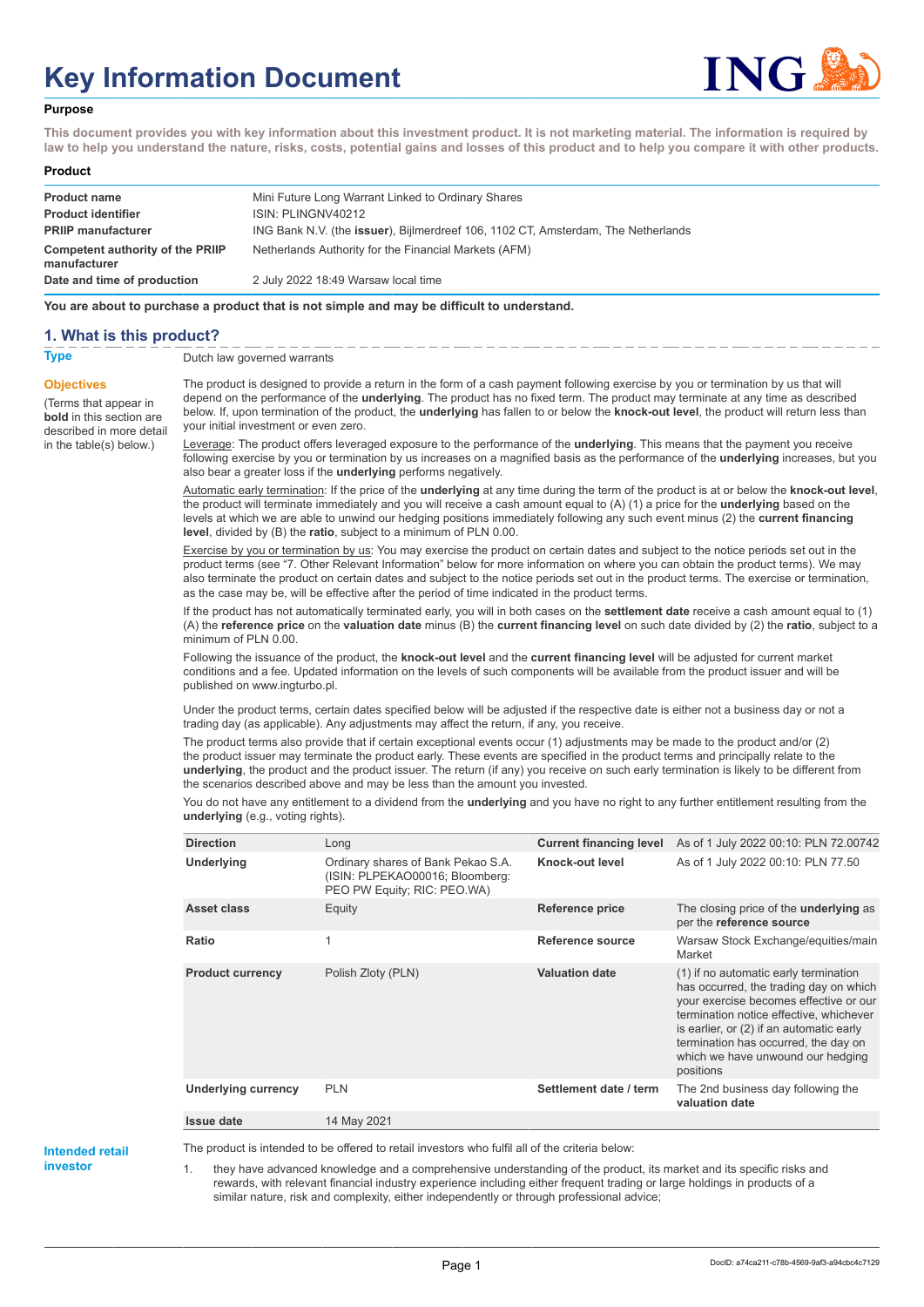- 2. they seek hedging and/or leveraged performance, expect the movement in the underlying to perform in a way that generates a favourable return, have an investment horizon of the recommended holding period specified below and understand that the product may terminate early;
- 3. they accept the risk that the issuer could fail to pay or perform its obligations under the product and they are able to bear a total loss of their investment; and
- 4. they are willing to accept a level of risk to achieve potential returns that is consistent with the summary risk indicator shown below.

The product is not intended to be offered to retail clients who do not fulfil these criteria.

## **2. What are the risks and what could I get in return?**

**Risk indicator**

**Performance scenarios**





**The risk indicator assumes you keep the product for 1 day. The actual risk can vary significantly if you cash in at an early or a later stage and you may get back less.**

The summary risk indicator is a guide to the level of risk of this product compared to other products. It shows how likely it is that the product will lose money because of movements in the markets or because we are not able to pay you.

We have classified this product as 7 out of 7, which is the highest risk class. This rates the potential losses from future performance at a very high level, and poor market conditions are very unlikely to impact our capacity to pay you.

**Be aware of currency risk:** If the currency of your account is different to the currency of this product, you will be exposed to the risk of suffering a loss as a result of the conversion of the currency of the product into the account currency. This risk is not considered in the indicator shown above.

**Be aware of currency risk:** If (i) the Underlying is traded in a different currency than PLN the unwind amount will be converted to PLN at the prevailing exchange rate which may result in a loss; or (ii) the currency of your account is different from the Currency of the product, you may be exposed to the risk of suffering a loss as a result of the conversion of the Currency of the product into the account currency. Risk (ii) above is not considered in the indicator shown above.

This product does not include any protection from future market performance so you could lose some or all of your investment.

If we are not able to pay you what is owed, you could lose your entire investment.

For detailed information about all risks relating to the product please refer to the risk sections of the prospectus and any supplements thereto as specified in the section "7. Other relevant information" below.

#### **Market developments in the future cannot be accurately predicted. The scenarios shown are only an indication of some of the possible outcomes based on recent returns. Actual returns could be lower.**

*Investment: PLN 50,000*

| <b>Scenarios</b>           |                                                                           | 1 day                          |
|----------------------------|---------------------------------------------------------------------------|--------------------------------|
|                            |                                                                           | (Recommended holding period)   |
| <b>Stress scenario</b>     | What you might get back after costs<br>Percentage return (not annualised) | <b>PLN 0.00</b><br>$-100.00\%$ |
| Unfavourable scenario      | What you might get back after costs<br>Percentage return (not annualised) | PLN 35.820.63<br>$-28.36\%$    |
| <b>Moderate scenario</b>   | What you might get back after costs<br>Percentage return (not annualised) | PLN 45.153.92<br>$-9.69\%$     |
| <b>Favourable scenario</b> | What you might get back after costs<br>Percentage return (not annualised) | PLN 54,873.89<br>9.75%         |

The average returns shown in the above table are not annualised, which means they may not be comparable to the average returns shown in other key information documents.

This table shows the money you could get back over the next day under different scenarios, assuming that you invest PLN 50,000. The scenarios shown illustrate how your investment could perform. The recommended holding period for this product is less than one year. The figures are therefore not calculated on a per year basis, but for the recommended holding period. Figures in this section and "4. What are the costs?" are therefore not comparable with figures given for products with a recommended holding period of at least one year. The scenarios presented are an estimate of future performance based on evidence from the past on how the value of this investment varies, and are not an exact indicator. What you get will vary depending on how the market performs and how long you keep the product. The stress scenario shows what you might get back in extreme market circumstances, and it does not take into account the situation where we are not able to pay you.

This product cannot be easily cashed in. This means it is difficult to estimate how much you would get back if you cash in before the recommended holding period. You will either be unable to cash in early or you will have to pay high costs or make a large loss if you do so.

The figures shown include all the costs of the product itself, but may not include all the costs that you pay to your advisor or distributor. The figures do not take into account your personal tax situation, which may also affect how much you get back.

Buying this product holds that you think the price of the underlying will increase.

Your maximum loss would be that you will lose your investment.

## **3. What happens if ING Bank N.V. is unable to pay out?**